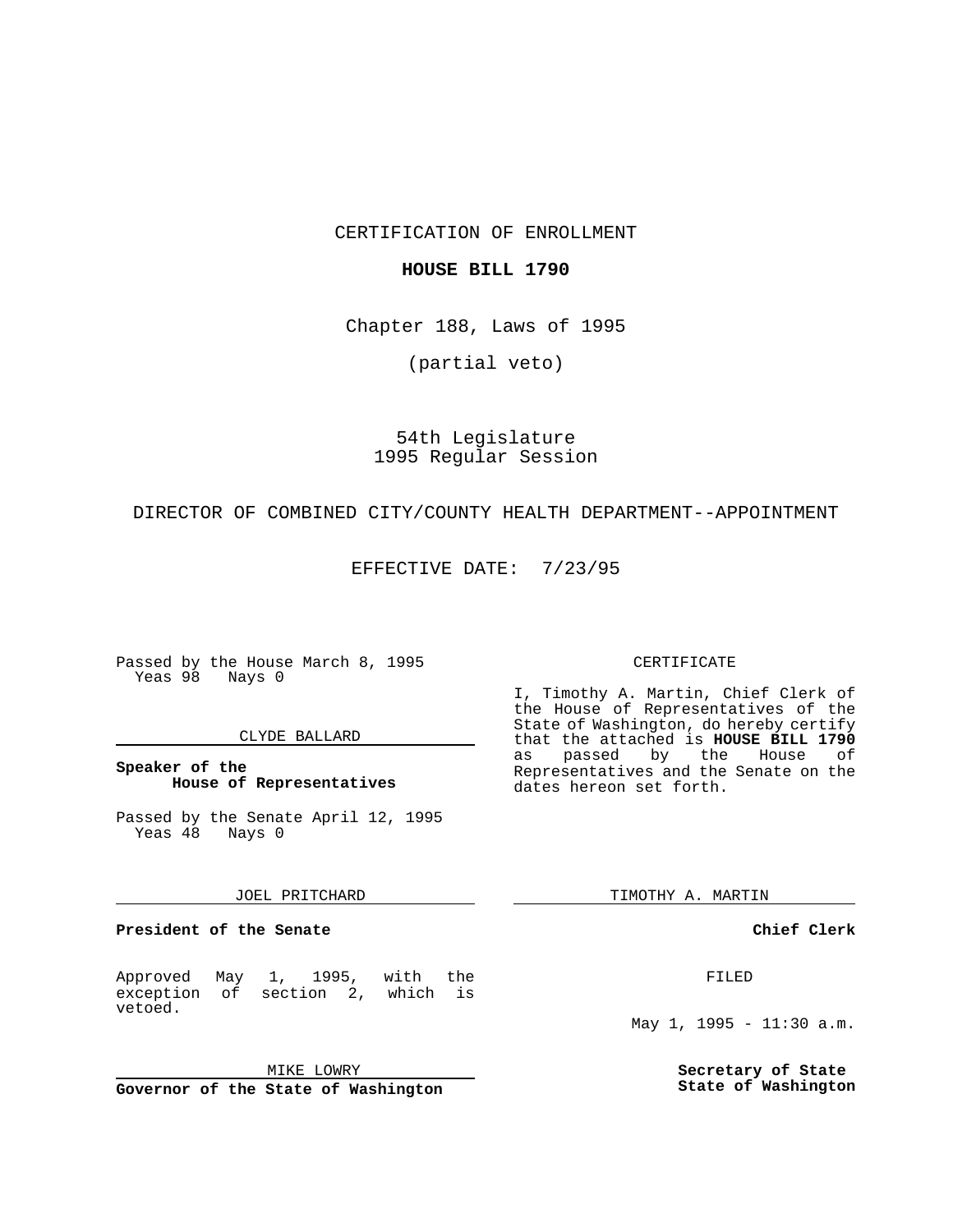# **HOUSE BILL 1790** \_\_\_\_\_\_\_\_\_\_\_\_\_\_\_\_\_\_\_\_\_\_\_\_\_\_\_\_\_\_\_\_\_\_\_\_\_\_\_\_\_\_\_\_\_\_\_

\_\_\_\_\_\_\_\_\_\_\_\_\_\_\_\_\_\_\_\_\_\_\_\_\_\_\_\_\_\_\_\_\_\_\_\_\_\_\_\_\_\_\_\_\_\_\_

Passed Legislature - 1995 Regular Session

**State of Washington 54th Legislature 1995 Regular Session**

**By** Representatives Reams, R. Fisher, Sommers and Dyer

Read first time 02/08/95. Referred to Committee on Government Operations.

1 AN ACT Relating to the appointment of the director of a combined 2 city and county health department; amending RCW 70.08.040; and 3 declaring an emergency.

4 BE IT ENACTED BY THE LEGISLATURE OF THE STATE OF WASHINGTON:

5 **Sec. 1.** RCW 70.08.040 and 1985 c 124 s 4 are each amended to read 6 as follows:

 Notwithstanding any provisions to the contrary contained in any city or county charter, where a combined department is established under this chapter, the director of public health under this chapter shall be appointed by the county executive of the county and the mayor 11 of the city ((for a term of four years and until a successor is 12 appointed and confirmed. The director of public health may be 13 reappointed by the county executive of the county and the mayor of the 14 city for additional four year terms)). The appointment shall be effective only upon a majority vote confirmation of the legislative authority of the county and the legislative authority of the city. The director may be removed by the county executive of the county, after consultation with the mayor of the city, upon filing a statement of